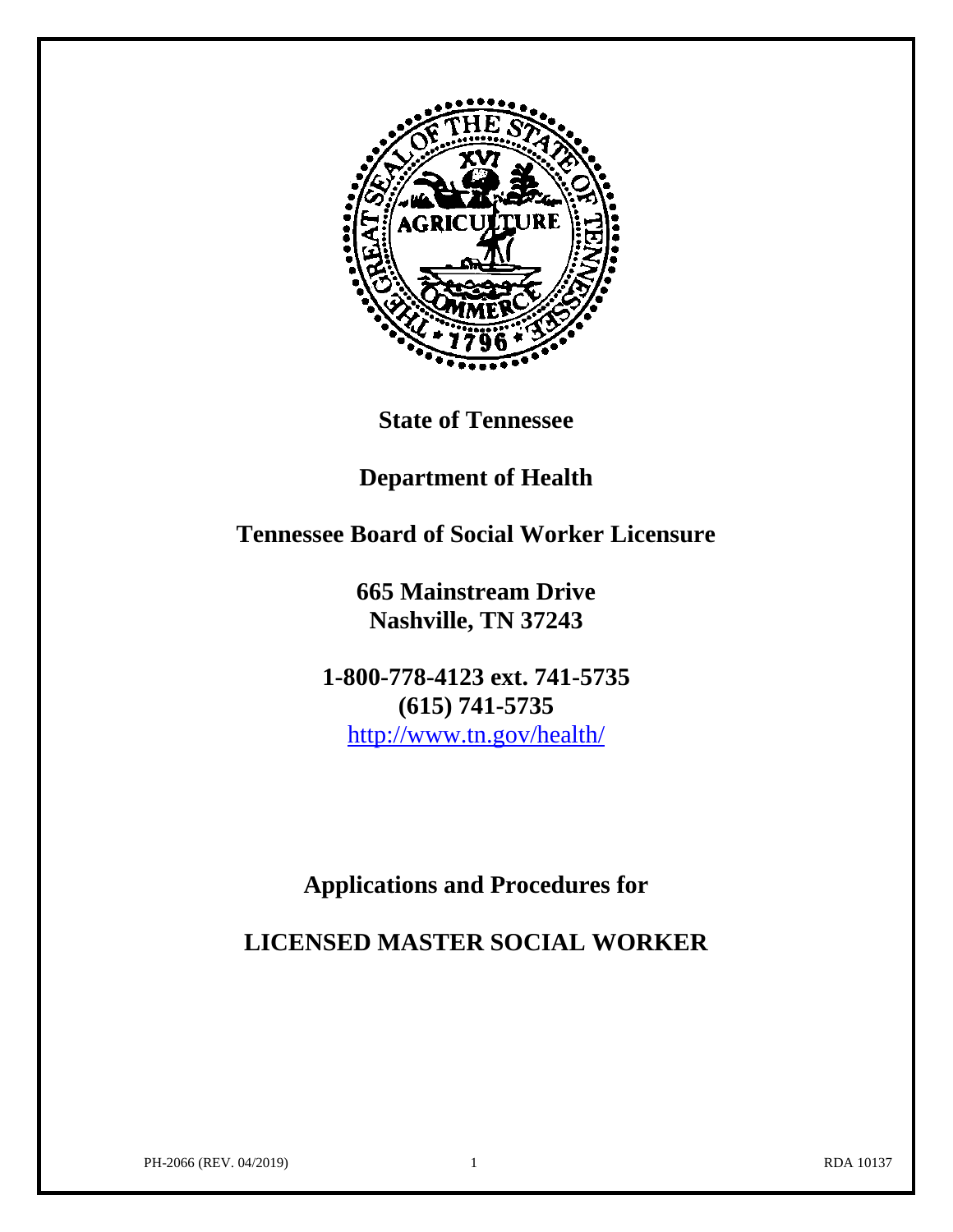Below is an explanation of the items requested to be submitted in the checklist. When reviewing the checklist, refer to this section if you need clarification.

- 1. It is the applicant's responsibility to review the current Rules and Laws for Social Work. To determine if you meet the qualifications for licensure. You may obtain a copy by going to<http://publications.tnsosfiles.com/rules/1365/1365-01.20151222.pdf>
- 2. Fill out the application completely making sure that you indicate the correct level of licensure. The application must be signed. Incomplete forms will be returned thus delaying the application process.
- 3. FEES. Check or money order is to be made payable to the Board for Social Worker Licensure in the amount indicated according to the method under which you are applying. The fee amount being collected with the application includes the state regulatory fee of ten dollars (\$10).
- 4. PHOTOGRAPH. Submit a recent passport size photograph taken (within the last twelve (12) months) preceding the date the application is submitted to the Board office.
- 5. DECLARATION OF CITIZENSHIP. All applicants must complete the Declaration of Citizenship form found at: <https://www.tn.gov/health/health-program-areas/health-professional-boards/sw-board/sw-board/applications.html>
- 6. TRANSCRIPT. Must be sent to the board directly from the institution, Please instruct the institution to indicate any name change since completion of the course work.
- 7. VERIFICATION OF LICENSURE. Must be sent from each state licensing board which indicates the applicant holds a certificate or license and whether it is in good standing presently or was at the time it became inactive.
- 8. VERIFICATION OF EXAM. Exam results must be sent from the testing agency (ASWB) to the administration office indicating level of exam. Please note the administrative office MUST APPROVE YOU TO SIT FOR THE EXAM.
- 9. Criminal background check (For instructions go to: [https://www.tn.gov/health/health-professionals/criminal-background](https://www.tn.gov/health/health-professionals/criminal-background-check.html)[check.html.](https://www.tn.gov/health/health-professionals/criminal-background-check.html) **Please do this when you send in your application. Do not wait until after you sit for the exam.**
- **10.** Completed Mandatory Practitioner Profile Questionnaire [https://www.tn.gov/health/health-program-areas/health](https://www.tn.gov/health/health-program-areas/health-professional-boards/sw-board/sw-board/applications.html)[professional-boards/sw-board/sw-board/applications.html](https://www.tn.gov/health/health-program-areas/health-professional-boards/sw-board/sw-board/applications.html) (**mail with the application)**
- 11. Send your application, fees and supporting materials to:

Board of Social Worker Licensure 665 Mainstream Drive Nashville, TN 37243

#### GENERAL INFORMATION

Individuals who do not qualify for the licensure at this time are encouraged to complete deficient requirements if you intend to practice as a social worker in Tennessee.

It is the applicant's responsibility to keep the board notified whenever a change of name or mailing address occurs. Such notification must be in writing and you must reference your profession and the board in your correspondence. Supporting documentation and written request for a name change must state the reason for the change, i.e., marriage, divorce, etc.

Every effort is made to keep you informed, in writing, of the status of your application and to process your application in a timely, efficient manner. Inquiries regarding the status of a file will be responded to in writing. **Please refrain from calling the board office to check on the status of your application. It generally takes 4-6 weeks to process an application.**

You must put your social security number on this form for the application to be complete. State and federal law require social security numbers on this application. Tenn. Code. Ann. § 36-5-1301(a), as authorized by 42 U.S.C. § 405(c)(2)(C)(i). The number will be used to verify your identity, to ask questions about your financial responsibility, and for any other purpose allowed by state or federal law. When you provide your social security number on this application and sign the form, you are agreeing that Department of Health may use your social security number in furtherance of federal and state law, for example, to collect delinquent fees.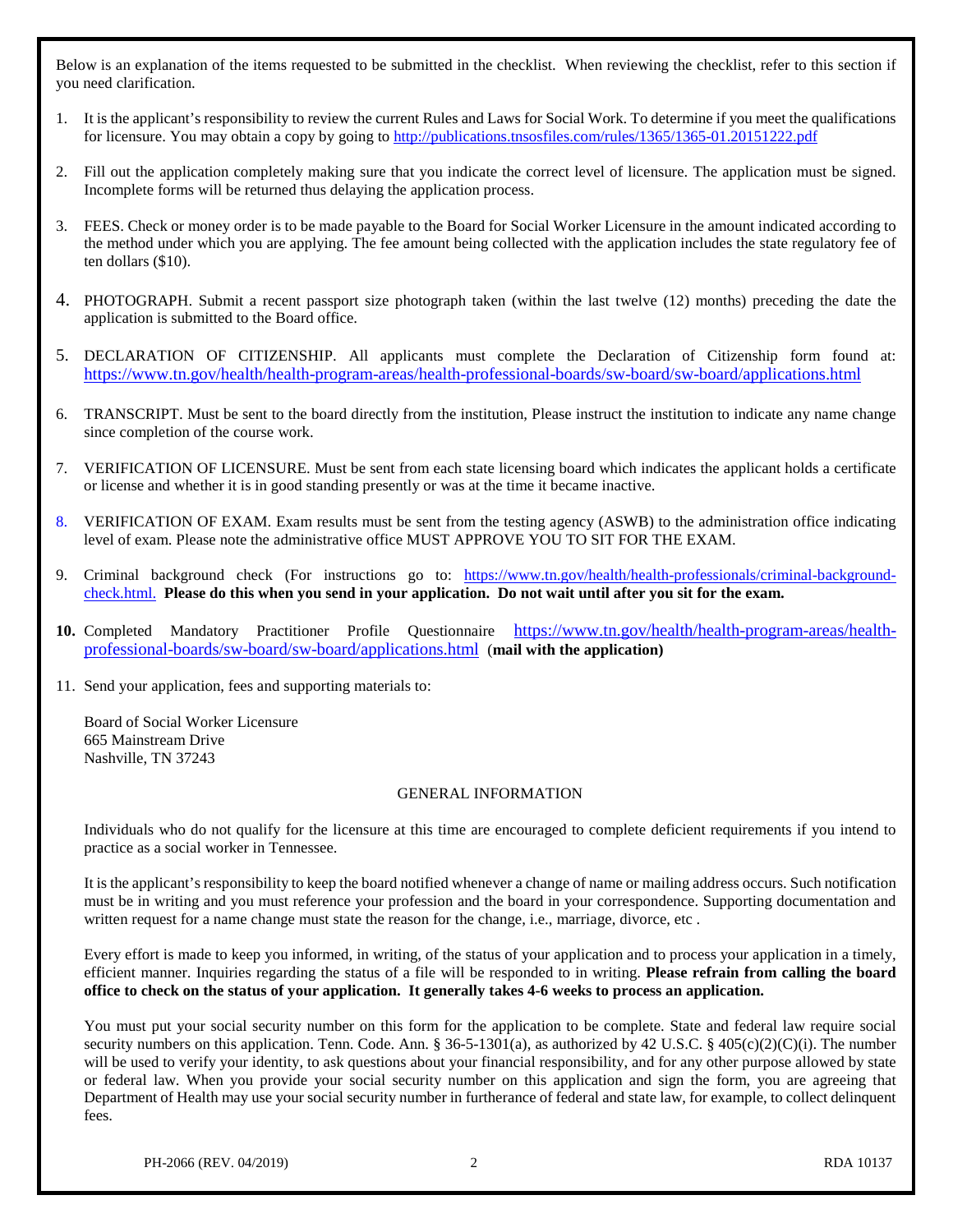### APPLICATION PROCESS FOR LICENSED MASTER SOCIAL WORKER

#### **SECTION I**

#### LICENSED MASTER SOCIAL WORKER BY EXAM:

### CHECK LIST FOR LICENSED MASTER SOCIAL WORK

| <b>You Send</b>                                                                                                                                                                                                                                                                                                                           | You request others to send                                                                                                                                                                                                                                                                             |
|-------------------------------------------------------------------------------------------------------------------------------------------------------------------------------------------------------------------------------------------------------------------------------------------------------------------------------------------|--------------------------------------------------------------------------------------------------------------------------------------------------------------------------------------------------------------------------------------------------------------------------------------------------------|
| Completed and signed application<br>Fees of \$160.00 (\$75.00 application fee<br>plus \$75.00 license fee plus \$10.00 State<br>regulatory fee) payable to the Board of<br><b>Social Worker Licensure</b><br>Passport-style photograph<br>Notarized Declaration of Citizenship form                                                       | Request that an official transcript be<br>from<br>educational<br>mailed<br>the<br>institution at which you completed<br>your master's degree in social work<br>directly to the Board of Social<br>Worker Licensure.<br>If you are or have ever been licensed,                                          |
| https://www.tn.gov/health/health-program-areas/health-<br>professional-boards/sw-board/sw-board/applications.html<br><b>Completed Mandatory Practitioner Profile</b><br>Questionnaire<br>https://www.tn.gov/health/health-program-areas/health-<br>professional-boards/sw-board/sw-board/applications.html<br>(mail with the application) | certified, registered, or permitted by<br>any state to practice as a social<br>worker (or as any other health care<br>professional), you must request a<br>verification from each and every<br>The verification must be<br>state.<br>mailed directly to the Board's Office<br>from the other state(s). |
|                                                                                                                                                                                                                                                                                                                                           | Criminal Background Check<br>For instructions go to:<br>https://www.tn.gov/health/health-<br>professionals/criminal-background-<br>check.html                                                                                                                                                          |

WHEN DEEMED ELIGIBLE, LICENSE WILL BE MAILED WITHIN TWO (2) WEEKS FOLLOWING THE NEXT SCHEDULED BOARD MEETING.

**\*\*Note: If proceeding to clinical level licensure, it is the LMSWs responsibility to verify that their supervisors are compliant with Rule 1365-01-.08(3), (4), (5), (6), (7), (8), (9) prior to beginning their supervision experience. A log of supervision hours and clinical experience hours should be kept on an ongoing basis as soon as the clinical experience and supervision begins. (See Supervision hours log at:** 

[https://www.tn.gov/health/health-program-areas/health-professional-boards/sw-board/sw](https://www.tn.gov/health/health-program-areas/health-professional-boards/sw-board/sw-board/applications.html)[board/applications.html](https://www.tn.gov/health/health-program-areas/health-professional-boards/sw-board/sw-board/applications.html)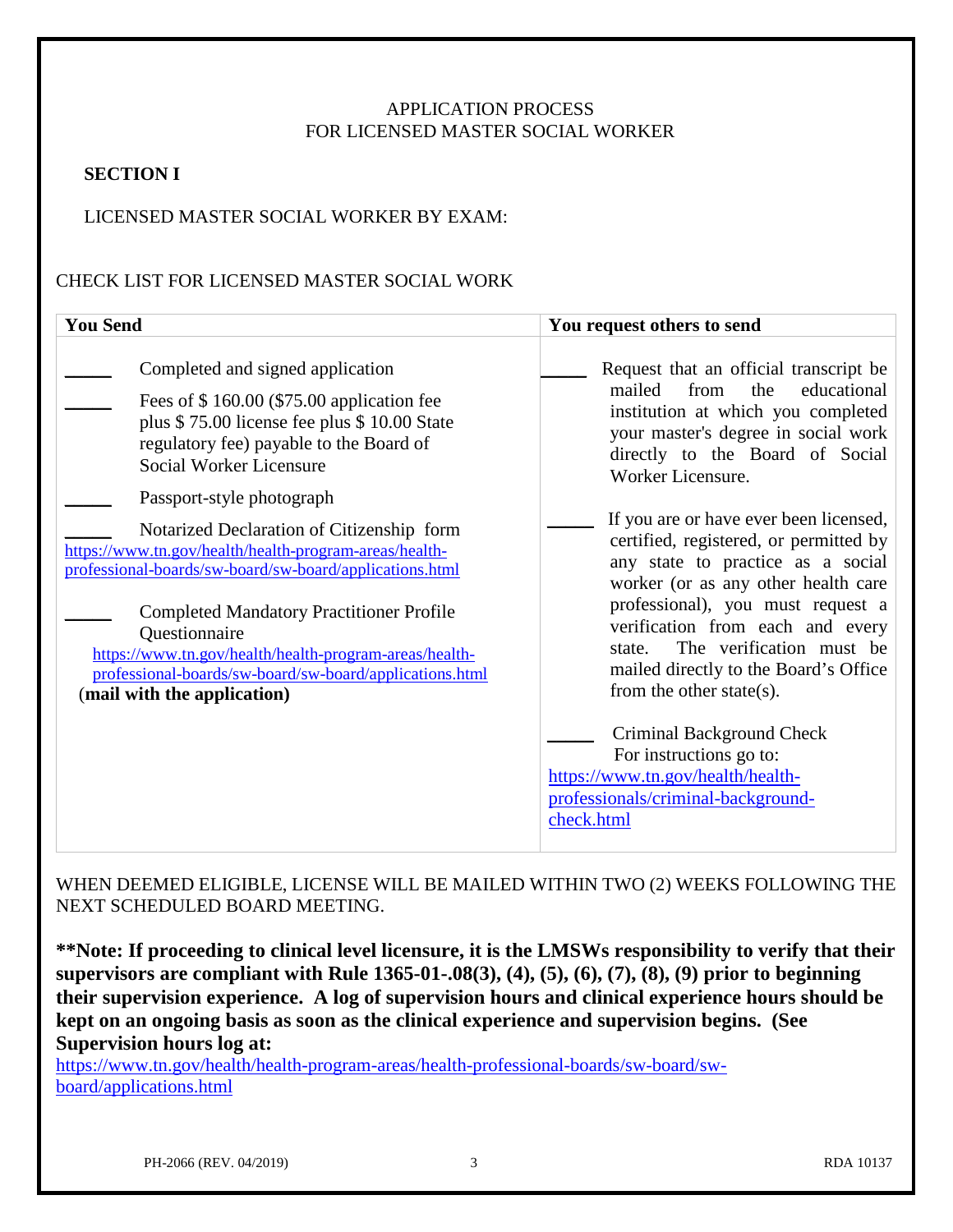#### **SECTION II**

### LICENSED MASTER SOCIAL WORKER BY RECIPROCITY (see):

## CHECK LIST FOR LICENSED MASTER SOCIAL WORK

| <b>You Send</b>                                                                                                                                                                                                                                                                                                                                                                                                                                                                                                                                                                                                    | You request others to send                                                                                                                                                                                                                                                                                                                                                                                                                                                                                                                                            |
|--------------------------------------------------------------------------------------------------------------------------------------------------------------------------------------------------------------------------------------------------------------------------------------------------------------------------------------------------------------------------------------------------------------------------------------------------------------------------------------------------------------------------------------------------------------------------------------------------------------------|-----------------------------------------------------------------------------------------------------------------------------------------------------------------------------------------------------------------------------------------------------------------------------------------------------------------------------------------------------------------------------------------------------------------------------------------------------------------------------------------------------------------------------------------------------------------------|
| Completed and signed application<br>Fees of \$160.00 (\$75.00 application fee<br>plus \$75.00 license fee plus \$10.00 State<br>regulatory fee) payable to the Board of<br>Social Worker Licensure<br>Passport-style photograph<br>Notarized Declaration of Citizenship form found at:<br>https://www.tn.gov/health/health-program-areas/health-professional-<br>boards/sw-board/sw-board/applications.html<br>A copy of the original State's law and<br>rules, if available<br>Photo copy of the original license from<br>the original state of licensure with applicants current<br>license number, if available | Request that an official transcript be<br>mailed from the<br>educational<br>institution at which you completed<br>your master's degree in social<br>work directly to the Board of<br>Social Worker Licensure.<br>If you are or have ever been<br>licensed, certified, registered, or<br>permitted by any state to practice<br>as a social worker (or as any other<br>health care professional), you must<br>request a verification from each<br>and every state. The verification<br>must be mailed directly to the<br>Board's Office from the other<br>state $(s)$ . |
| Photo copy of the applicants current renewal<br>certificate with the license number and<br>expiration date<br><b>Completed Mandatory Practitioner Profile</b>                                                                                                                                                                                                                                                                                                                                                                                                                                                      | Verification of applicant taking and<br>passing the ASWB examination<br>Criminal Background Check<br>For instructions go to:                                                                                                                                                                                                                                                                                                                                                                                                                                          |
| Questionnaire<br>https://www.tn.gov/health/health-program-areas/health-<br>professional-boards/sw-board/sw-board/applications.html<br>(mail with the application)                                                                                                                                                                                                                                                                                                                                                                                                                                                  | https://www.tn.gov/health/health-<br>professionals/criminal-background-<br>check.html                                                                                                                                                                                                                                                                                                                                                                                                                                                                                 |

WHEN DEEMED ELIGIBLE, LICENSE WILL BE MAILED WITHIN TWO (2) WEEKS FOLLOWING THE NEXT SCHEDULED BOARD MEETING.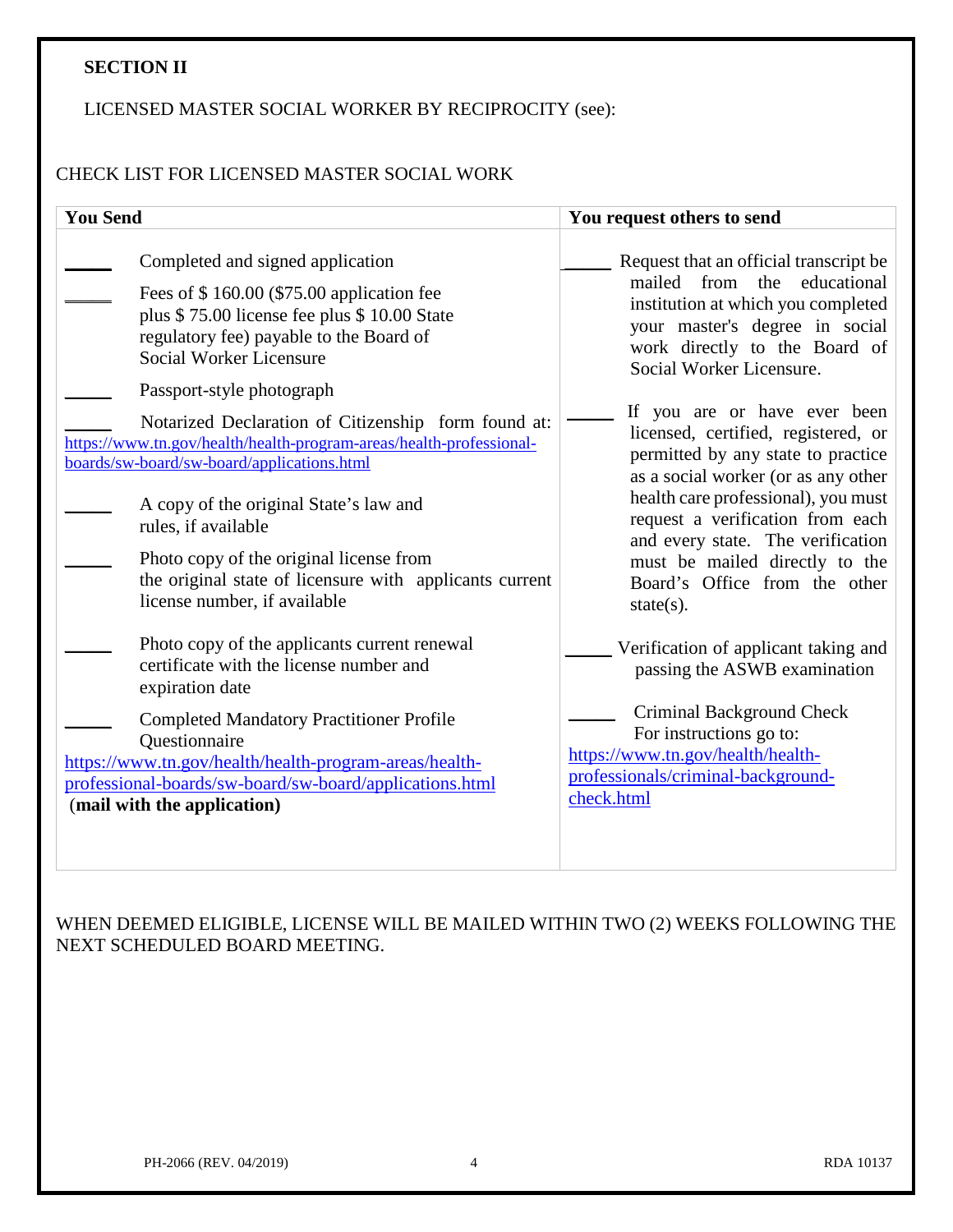### APPLICATION FOR TEMPORARY LICENSED MASTER SOCIAL WORKER

#### **SECTION III**

Temporary license can be issued for licensed Master Social Worker who graduated from a university, college, or school of social work that, at the time of the applicant's graduation, has applied for, but has not yet received, accreditation by the Council on Social Work Education.

#### CHECK LIST FOR TEMPORARY LICENSE

| <b>You Send</b>                                                                                                                                                                                                                                                                                                                                                                                                                                                                                                                                                                                               | You request others to send                                                                                                                                                                                                                                                                                                                                                                                                                                                                                                                                                                                                                                                                      |  |  |
|---------------------------------------------------------------------------------------------------------------------------------------------------------------------------------------------------------------------------------------------------------------------------------------------------------------------------------------------------------------------------------------------------------------------------------------------------------------------------------------------------------------------------------------------------------------------------------------------------------------|-------------------------------------------------------------------------------------------------------------------------------------------------------------------------------------------------------------------------------------------------------------------------------------------------------------------------------------------------------------------------------------------------------------------------------------------------------------------------------------------------------------------------------------------------------------------------------------------------------------------------------------------------------------------------------------------------|--|--|
| Completed and signed application<br>Fees of $$60.00$ (\$50.00 temporary fee<br>plus \$10.00 State regulatory fee) payable to<br>the Board of Social Worker Licensure<br>Passport-style photograph<br>Notarized Declaration of Citizenship form<br>found at: https://www.tn.gov/health/health-program-<br>areas/health-professional-boards/sw-board/sw-<br>board/applications.html<br><b>Completed Mandatory Practitioner Profile</b><br>Questionnaire<br>https://www.tn.gov/health/health-program-<br>areas/health-professional-boards/sw-board/sw-<br>board/applications.html<br>(mail with the application) | Request that an official transcript be mailed<br>from the educational institution at which you<br>completed your master's degree in social work<br>directly to the Board of Social Worker<br>Licensure.<br>If you are or have ever been licensed, certified,<br>registered, or permitted by any state to<br>practice as a social worker (or as any other<br>health care professional), you must request a<br>verification from each and every state. The<br>verification must be mailed directly to the<br>Board's Office from the other state(s).<br>Criminal Background Check<br>For instructions go to:<br>https://www.tn.gov/health/health-<br>professionals/criminal-background-check.html |  |  |

### **PLEASE NOTE A TEMPORARY LICENSED MASTER SOCIAL WORKER MUST SUBMIT AN APPLICATION FOR LICENSED MASTER SOCIAL WORKER SIXTY (60) DAYS AFTER HIS/HER EDUCATION INSTITUTION RECEIVES ACCREDITATION FROM THE COUNCIL ON SOCIAL WORK EDUCATION, OR THE TEMPORARY LICENSE SHALL NO LONGER BE VALID.**

WHEN DEEMED ELIGIBLE, LICENSE WILL BE MAILED WITHIN TWO (2) WEEKS FOLLOWING THE NEXT SCHEDULED BOARD MEETING.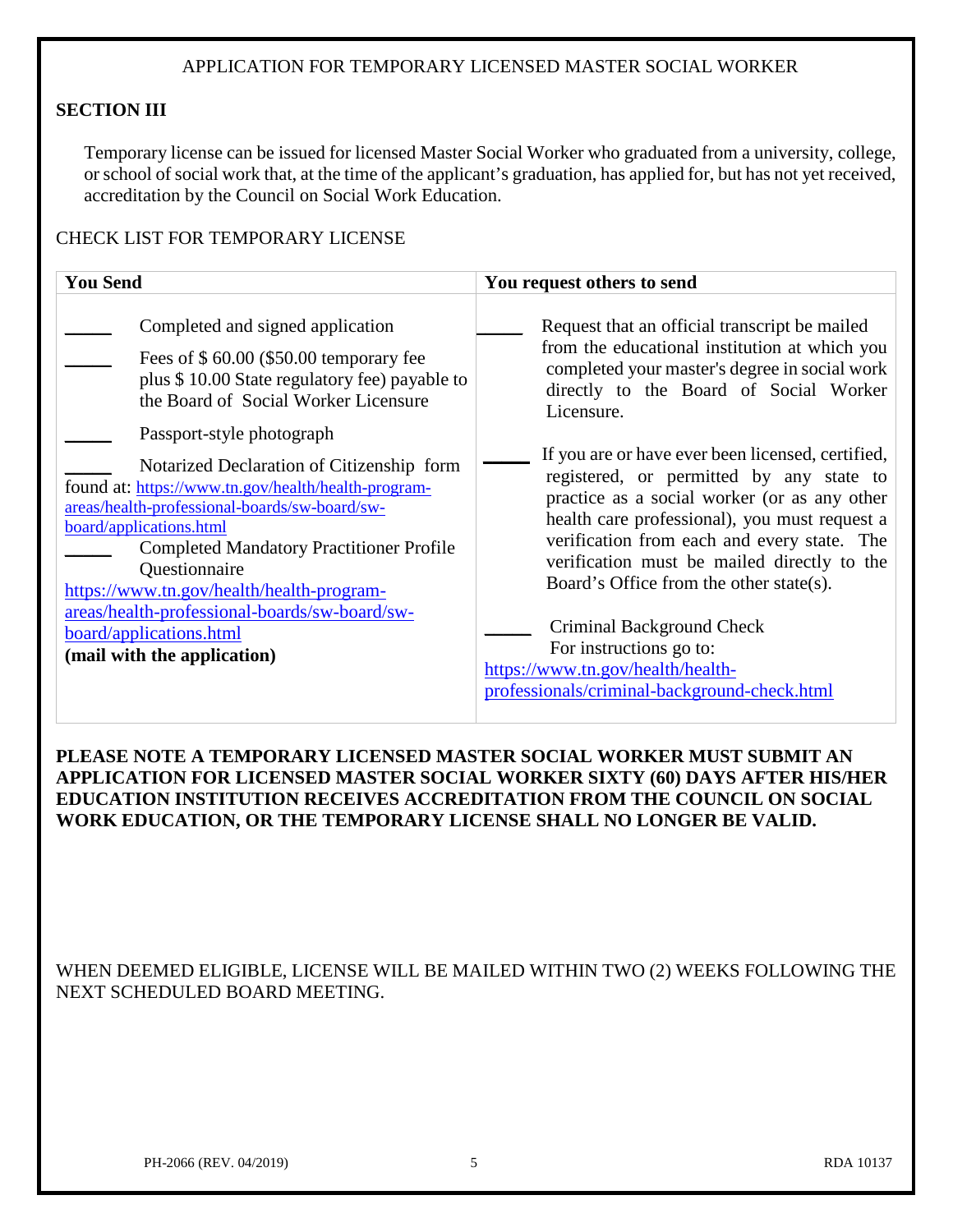| <b>ATTACH</b><br><b>PASSPORT TYPE</b><br><b>PHOTO HERE</b>                                                                                                                                                                                                                                                                                                                                                                                                                                                                                                                                    |                                                                                                |                                                                                                         |                                    | Application fee<br>License fee<br>State Reg fee                                           | 40-001<br>\$75<br>40-001 \$75<br>$40-006$ \$10<br>\$160 |
|-----------------------------------------------------------------------------------------------------------------------------------------------------------------------------------------------------------------------------------------------------------------------------------------------------------------------------------------------------------------------------------------------------------------------------------------------------------------------------------------------------------------------------------------------------------------------------------------------|------------------------------------------------------------------------------------------------|---------------------------------------------------------------------------------------------------------|------------------------------------|-------------------------------------------------------------------------------------------|---------------------------------------------------------|
|                                                                                                                                                                                                                                                                                                                                                                                                                                                                                                                                                                                               |                                                                                                | <b>Tennessee Board of Social Worker Licensure</b><br><b>665 Mainstream Drive</b><br>Nashville, TN 37243 |                                    | Temporary fee<br>State Reg fee                                                            | 40-001 \$50<br>$40-006$ \$10<br>\$60                    |
|                                                                                                                                                                                                                                                                                                                                                                                                                                                                                                                                                                                               |                                                                                                | 615-741-5735 or 800-778-4123<br>http://www.tn.gov/health/                                               |                                    |                                                                                           |                                                         |
|                                                                                                                                                                                                                                                                                                                                                                                                                                                                                                                                                                                               |                                                                                                | <b>LICENSED MASTER SOCIAL WORKER</b>                                                                    |                                    |                                                                                           |                                                         |
| Please indicate by checking one:                                                                                                                                                                                                                                                                                                                                                                                                                                                                                                                                                              | Exam: $\frac{1}{\sqrt{1-\frac{1}{2}}\sqrt{1-\frac{1}{2}}\left(\frac{1}{2}-\frac{1}{2}\right)}$ | Reciprocity:                                                                                            |                                    |                                                                                           |                                                         |
| NAME: $(Last)$ (First)<br>NOTE: This name will be used to register you with the testing agency (ASWB) you will be required to present the original ASWB<br>Authorization Letter and one currently valid, non-expired government-issued photo-bearing ID. (driver's license, military ID, passport,<br>etc.) at the testing center. The name on your ID MUST match your name as it appears on your Authorization Letter. You will not be<br>allowed to test and will forfeit your exam fee without the Authorization Letter and proper identification.<br><b>Current Home Mailing Address:</b> |                                                                                                |                                                                                                         | <b>Current Practice Address:</b> * |                                                                                           | (Maiden/Middle)                                         |
| *If you have no practice address, notify the Board of your practice address within 30 days of obtaining a practice address. If you have multiple practice address, please<br>attach an additional page listing all practice addresses.<br>Home Phone $\#$ ( )                                                                                                                                                                                                                                                                                                                                 |                                                                                                |                                                                                                         | Work Phone $\#$ ( )                |                                                                                           |                                                         |
| Do you wish to receive notifications, including renewal notification, from the Department of Health via email? Please note, by opting in,<br>all correspondence from the Department of Health will be delivered to the email address on file for you. You will no longer receive<br>physical mail from our office. Yes ________ No ______                                                                                                                                                                                                                                                     |                                                                                                |                                                                                                         |                                    |                                                                                           |                                                         |
| Social Security No.                                                                                                                                                                                                                                                                                                                                                                                                                                                                                                                                                                           |                                                                                                |                                                                                                         | Birth Date:                        |                                                                                           |                                                         |
| Race: National Property of the Second Second Second Second Second Second Second Second Second Second Second Second Second Second Second Second Second Second Second Second Second Second Second Second Second Second Second Se<br>Entitled to Live and Work in the U.S. Yes ______ No____                                                                                                                                                                                                                                                                                                     | Gender: Female                                                                                 | Male                                                                                                    |                                    | U.S. Citizen: Yes No<br>All applicants must complete the Declaration of Citizenship form. |                                                         |
| Are you a member of the U.S. armed forces who has, within the preceding 180 days, retired from the armed forces, received any<br>discharge other than a dishonorable discharge from the armed forces, or been released from active duty to a reserve component of the<br>armed forces? (If yes, please provide proof of status.) Yes _______ No ______                                                                                                                                                                                                                                        |                                                                                                |                                                                                                         |                                    |                                                                                           |                                                         |
| Are you the spouse of a member of the armed forces who has been transferred by the military to Tennessee or who has, within the<br>preceding 180 days, retired from the armed forces, received a discharge other than a dishonorable discharge from the armed forces or<br>been released from active duty to a reserve component? (If yes, please provide proof of same.) Yes ______ No _____                                                                                                                                                                                                 |                                                                                                |                                                                                                         |                                    |                                                                                           |                                                         |
| Have you ever been known by any other names besides what is listed above? Yes ______ No ______<br>If yes, please state in full every other name by which you have been known, the reason therefore, and inclusive dates so known:                                                                                                                                                                                                                                                                                                                                                             |                                                                                                |                                                                                                         |                                    |                                                                                           |                                                         |
| PH-2066 (REV. 04/2019)                                                                                                                                                                                                                                                                                                                                                                                                                                                                                                                                                                        |                                                                                                | 6                                                                                                       |                                    |                                                                                           | RDA 10137                                               |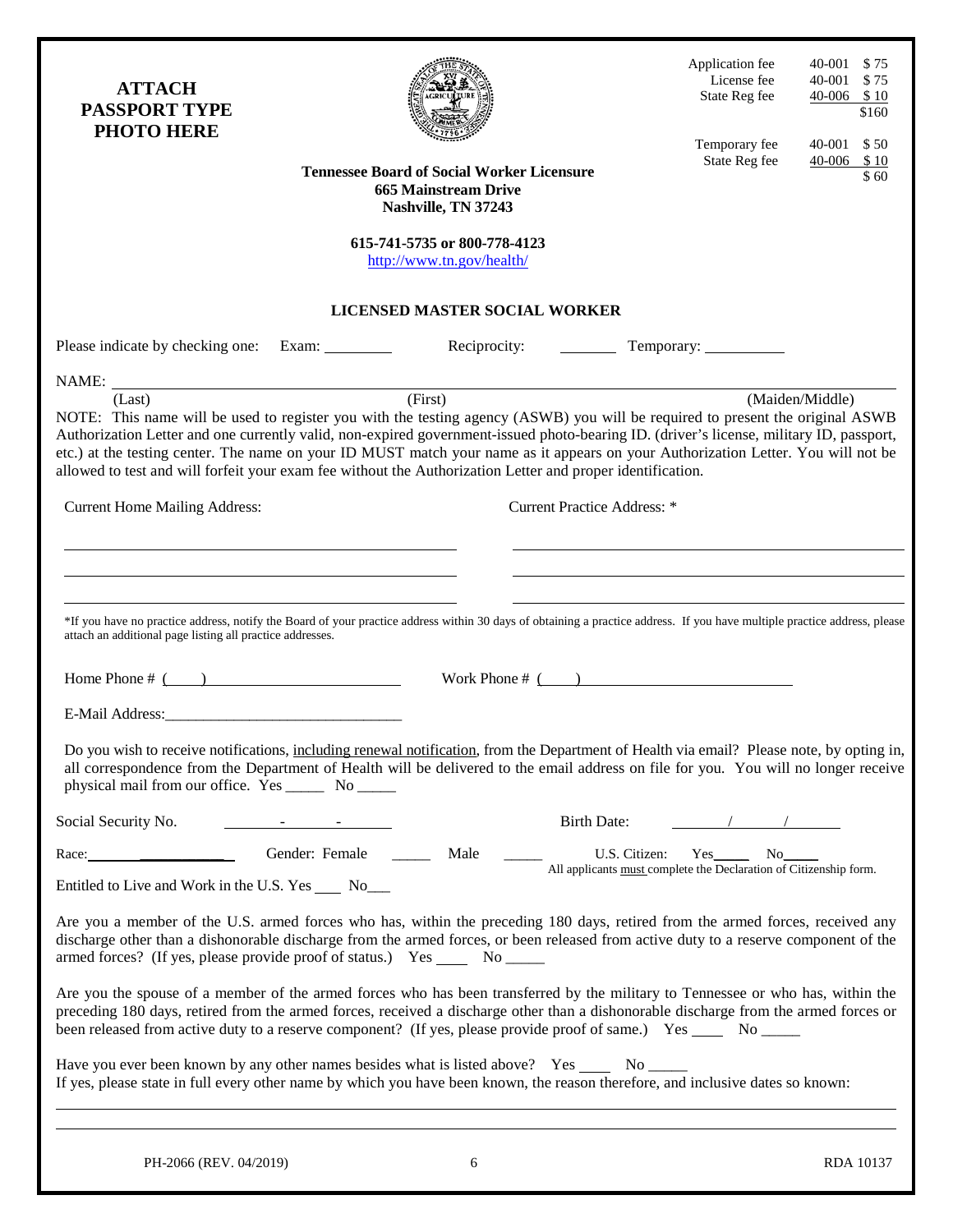|                              | <b>Educational Information:</b> |                                                                                                                      |                                                                                               |                                                                 |                                                                                                                                                                                                                      |
|------------------------------|---------------------------------|----------------------------------------------------------------------------------------------------------------------|-----------------------------------------------------------------------------------------------|-----------------------------------------------------------------|----------------------------------------------------------------------------------------------------------------------------------------------------------------------------------------------------------------------|
|                              |                                 |                                                                                                                      | Name of College/University:                                                                   |                                                                 |                                                                                                                                                                                                                      |
|                              |                                 |                                                                                                                      |                                                                                               |                                                                 |                                                                                                                                                                                                                      |
| City:                        |                                 |                                                                                                                      | State:                                                                                        | <u> 1989 - Johann Barn, mars an t-Amerikaansk kommunister (</u> | Zip:<br>the control of the control of the                                                                                                                                                                            |
|                              |                                 |                                                                                                                      |                                                                                               | Date Conferred: $\sqrt{2\pi}$                                   |                                                                                                                                                                                                                      |
|                              |                                 | Are you or have you ever been licensed in this profession in another state?                                          |                                                                                               |                                                                 |                                                                                                                                                                                                                      |
|                              |                                 |                                                                                                                      | Are you or have you ever been licensed in any other profession in Tennessee or another state? |                                                                 |                                                                                                                                                                                                                      |
|                              |                                 | be submitted directly to the Board's Office from each state.                                                         |                                                                                               |                                                                 | List below ALL STATES, COUNTRIES, OR PROVINCES IN WHICH YOU HAVE EVER BEEN OR ARE CURRENTLY<br>LICENSED, PERMITTED, OR CERTIFIED. Additional pages may be added if necessary. Request that verification of licensure |
| <b>STATE</b>                 | <b>PROFESSION</b>               |                                                                                                                      | <b>LICENSE NUMBER</b>                                                                         | <b>CURRENT STATUS</b>                                           |                                                                                                                                                                                                                      |
|                              |                                 |                                                                                                                      |                                                                                               |                                                                 |                                                                                                                                                                                                                      |
|                              |                                 | <u> 1989 - Johann Barn, amerikansk politiker (</u>                                                                   |                                                                                               |                                                                 |                                                                                                                                                                                                                      |
|                              |                                 | <u> 1989 - Johann Barbara, martin amerikan basar dan basa dan basar dan basar dalam basa dalam basa dan basar da</u> |                                                                                               |                                                                 |                                                                                                                                                                                                                      |
|                              |                                 |                                                                                                                      |                                                                                               |                                                                 |                                                                                                                                                                                                                      |
| (State)                      | (License No.)                   |                                                                                                                      |                                                                                               |                                                                 |                                                                                                                                                                                                                      |
|                              |                                 |                                                                                                                      |                                                                                               |                                                                 |                                                                                                                                                                                                                      |
|                              |                                 | LICENSURE INFORMATION: FOR RECIPROCITY APPLICANTS                                                                    |                                                                                               | NO:                                                             |                                                                                                                                                                                                                      |
|                              |                                 | Have you taken and passed the ASWB master's exam?                                                                    | YES:                                                                                          |                                                                 |                                                                                                                                                                                                                      |
|                              |                                 | If yes, please have the ASWB send a copy of your test scores.                                                        |                                                                                               |                                                                 |                                                                                                                                                                                                                      |
|                              |                                 | Have you ever held a job in a healthcare profession?                                                                 | YES:                                                                                          | NO:                                                             |                                                                                                                                                                                                                      |
|                              |                                 | page, if you need additional space. Dates of employment must be included.                                            |                                                                                               |                                                                 | Please complete your entire healthcare employment history starting with the most current position first. Use the back of this                                                                                        |
|                              |                                 |                                                                                                                      |                                                                                               |                                                                 | <b>Dates</b>                                                                                                                                                                                                         |
| Company/<br><b>Employer:</b> |                                 | <b>Address:</b><br>(City, and State)                                                                                 | <b>Position:</b>                                                                              | Duties:                                                         | From:<br>To:<br>Mo./Yr. Mo./Yr.                                                                                                                                                                                      |
|                              |                                 |                                                                                                                      |                                                                                               |                                                                 |                                                                                                                                                                                                                      |
|                              |                                 |                                                                                                                      |                                                                                               |                                                                 |                                                                                                                                                                                                                      |
|                              |                                 |                                                                                                                      |                                                                                               |                                                                 |                                                                                                                                                                                                                      |
|                              |                                 |                                                                                                                      |                                                                                               |                                                                 |                                                                                                                                                                                                                      |
|                              |                                 |                                                                                                                      |                                                                                               |                                                                 |                                                                                                                                                                                                                      |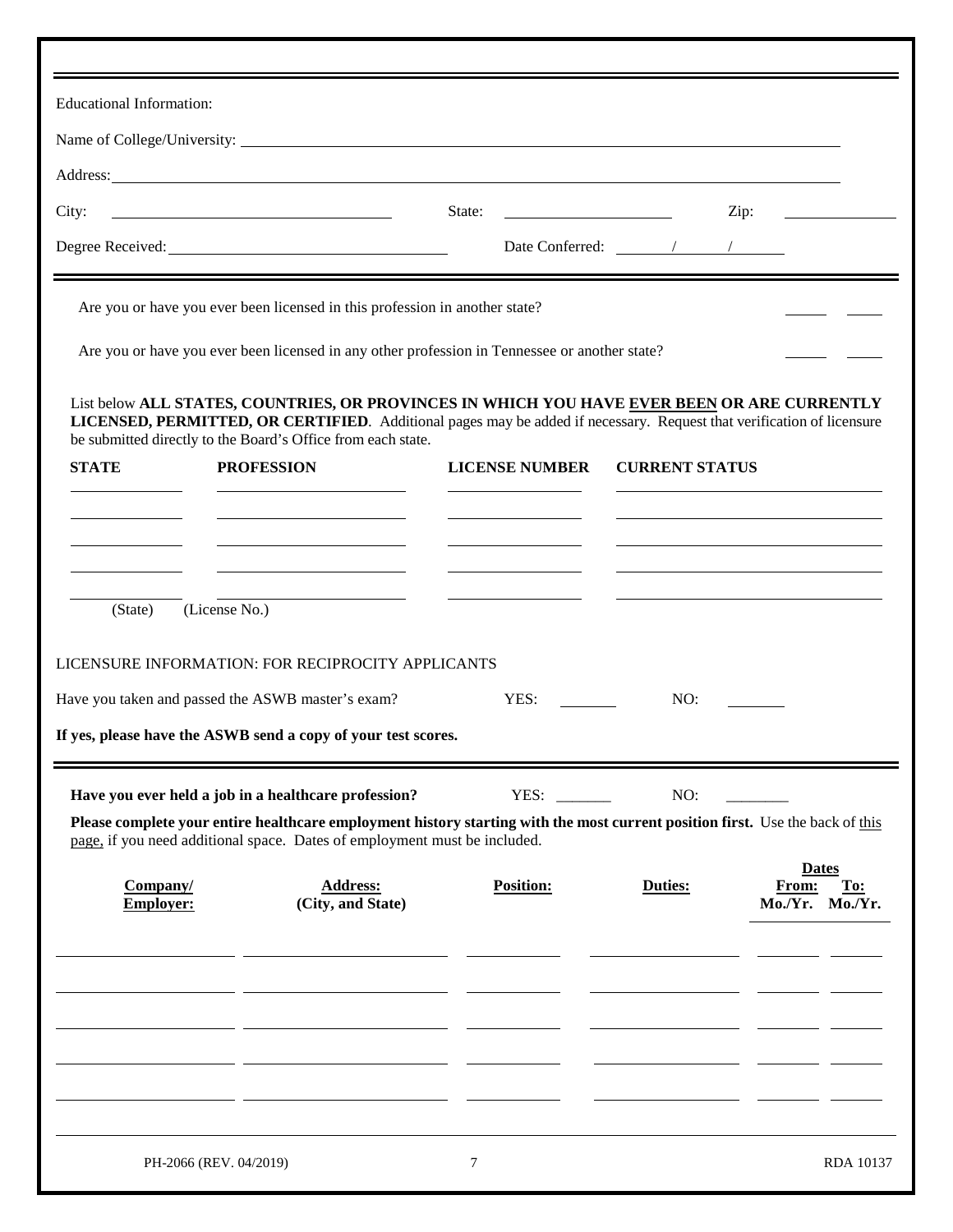#### **COMPETENCY INFORMATION**

**PLEASE ANSWER THE FOLLOWING QUESTIONS**. If you answer "yes" to any of the questions in this part, you must supplement your affirmative response with a thorough explanation on a separate page. IN SUPPORT OF YOUR EXPLANATION, THE FINAL DOCUMENTS OR ORDERS FROM THE ISSUING STATES, COURTS, AND/OR AGENCIES MUST BE SUBMITTED ALONG WITH THIS APPLICATION. Additional information may be requested and/or required before a licensure decision may be made.

For the purposes of these questions, the following phrases or words have the following meanings:

1. **"Ability to practice your profession"** is to be construed to include all of the following:

 a. The cognitive capacity to make appropriate clinical diagnoses, exercise reasoned medical judgments, to learn, and keep abreast of medical developments;

 b. The ability to communicate those judgments and medical information to patients and other health care providers, with or without the use of aids or devices, such as voice amplifiers; and

 c. The physical capability to perform professional tasks and procedures required of your profession, with or without the use of aids or devices, such as corrective lenses or hearing aids.

2. **"Medical Condition"** includes physiological, mental or psychological conditions including, but not limited to: orthopedic, visual, speech and/or hearing impairments, emotional or mental illness, specific learning disabilities, drug addiction, and alcoholism.

3. **"Minor Traffic Offense"** generally means moving and non-moving violations punishable by fines only and does not include offenses such as driving under the influence or while intoxicated or reckless driving.

4. **"Chemical substances"** is to be construed to include alcohol, drugs, or medications, including those taken pursuant to a valid prescription for legitimate medical purposes and in accordance with the prescriber's direction, as well as those used illegally.

5. **"Currently"** does not mean on the day of or even in the weeks or months preceding the completion of this application. Rather it means recently enough so that the use of drugs or alcohol may have an ongoing impact on one's functioning as a licensee or within the past two (2) years.

6. **"Illegal use of illicit or controlled substances"** means the use of substances obtained illegally (e.g., heroin or cocaine) as well as the use of controlled substances that are not obtained pursuant to a valid prescription or not taken in accordance with the directions of a licensed health care practitioner.

|                                                                                                                                                                                                                                                                                                                                                                                                              | QUESTIONS: Please respond to ALL questions. If you answer "YES" to any question,<br>please attach a written explanation.                                                                                                                                                                       | <b>YES</b> | NO. |  |  |
|--------------------------------------------------------------------------------------------------------------------------------------------------------------------------------------------------------------------------------------------------------------------------------------------------------------------------------------------------------------------------------------------------------------|------------------------------------------------------------------------------------------------------------------------------------------------------------------------------------------------------------------------------------------------------------------------------------------------|------------|-----|--|--|
|                                                                                                                                                                                                                                                                                                                                                                                                              | Do you currently have any physical or psychological limitations or impairments<br>caused by an existing medical condition which are reduced or ameliorated by ongoing<br>treatment or monitoring, or the field of practice, the setting or the manner in which<br>you have chosen to practice? |            |     |  |  |
| 2.                                                                                                                                                                                                                                                                                                                                                                                                           | Do you currently use any chemical substances which in any way impair or limit your<br>ability to practice your profession with reasonable skill and safety?<br>If so, please list:                                                                                                             |            |     |  |  |
| (If you receive such ongoing treatment or participate in such a monitoring program, the Board will make an individual assessment of the nature, the<br>severity, and the duration of the risks associated with an ongoing medical condition so as to be determine whether an unrestricted license should be<br>issued, whether conditions should be imposed, or whether you are not eligible for licensure.) |                                                                                                                                                                                                                                                                                                |            |     |  |  |
| 3.                                                                                                                                                                                                                                                                                                                                                                                                           | At any time within the past two years, have you engaged in the illegal use of illicit or<br>controlled substances?                                                                                                                                                                             |            |     |  |  |

PH-2066 (REV. 04/2019) 8 RDA 10137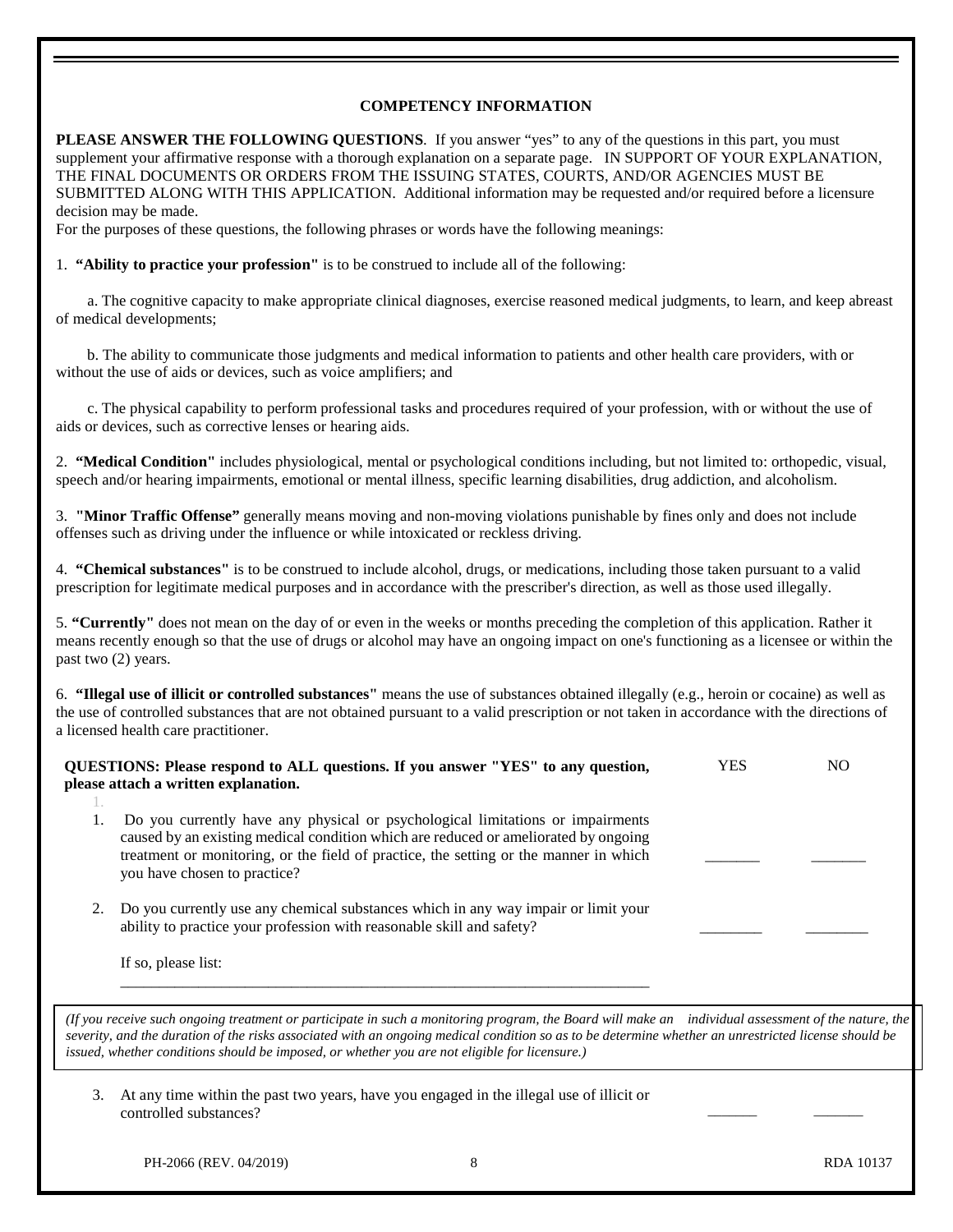|    |                                                                                                                                                                                                                                                                                                                                                               | Yes | N <sub>0</sub> |
|----|---------------------------------------------------------------------------------------------------------------------------------------------------------------------------------------------------------------------------------------------------------------------------------------------------------------------------------------------------------------|-----|----------------|
| 4. | Are you currently participating in a supervised rehabilitation program or professional<br>assistance program that monitors you to ensure that you do not consume alcohol<br>and/or do not engage in the illegal use of illicit or controlled substances?                                                                                                      |     |                |
| 5. | Have you ever been diagnosed as having or have you ever been treated for<br>pedophilia, exhibitionism, voyeurism or other diagnosis of a predatory nature?                                                                                                                                                                                                    |     |                |
| 6. | Have you ever held or applied for a license, privilege, registration or certificate<br>to practice social work in any state, country, or province, that has been or was<br>ever denied, reprimanded, suspended, restricted, revoked, otherwise<br>disciplined, curtailed, or voluntarily surrendered under threat of investigation<br>or disciplinary action? |     |                |
| 7. | Have you ever held or applied for a license, privilege, registration or certificate<br>to practice social work in any state, country, or province, that has been or was<br>ever denied, reprimanded, suspended, restricted, revoked, otherwise<br>disciplined, curtailed, or voluntarily surrendered under threat of investigation<br>or disciplinary action? |     |                |
| 8. | Have you ever applied for or held a state or federal controlled substance<br>certificate that was ever denied, revoked, suspended, restricted, voluntarily<br>surrendered or otherwise disciplined or surrendered under threat of restriction<br>or disciplinary action?                                                                                      |     |                |
| 9. | Have you ever been convicted (including a nolo contendere plea or guilty plea)<br>of a felony or misdemeanor (other than a minor traffic offense) whether or not<br>sentence was imposed or suspended?                                                                                                                                                        |     |                |
|    | 10. Have you ever been rejected or censured by a professional association or<br>society?                                                                                                                                                                                                                                                                      |     |                |
|    | 11. In relation to the performance of your professional services in any profession:                                                                                                                                                                                                                                                                           |     |                |
|    | a. Have you ever had a final judgment rendered against you;                                                                                                                                                                                                                                                                                                   |     |                |
|    | b. Have you ever entered into any settlement of any legal action; or                                                                                                                                                                                                                                                                                          |     |                |
|    | Are there any legal actions pending against you or to which you are a<br>$c_{\cdot}$<br>party?                                                                                                                                                                                                                                                                |     |                |
|    | 12. Have you ever held a license, registration, privilege or certificate in any<br>profession that has ever been reprimanded, suspended, restricted, revoked,<br>otherwise disciplined, curtailed, or voluntarily surrendered under threat of<br>investigation or disciplinary action in any jurisdiction?                                                    |     |                |
|    | 13. My name has been placed on the registry of persons who have abused,<br>neglected or misappropriated the property of vulnerable individuals<br>(Tennessee abuse registry or an abuse registry in another state)                                                                                                                                            |     |                |
|    |                                                                                                                                                                                                                                                                                                                                                               |     |                |